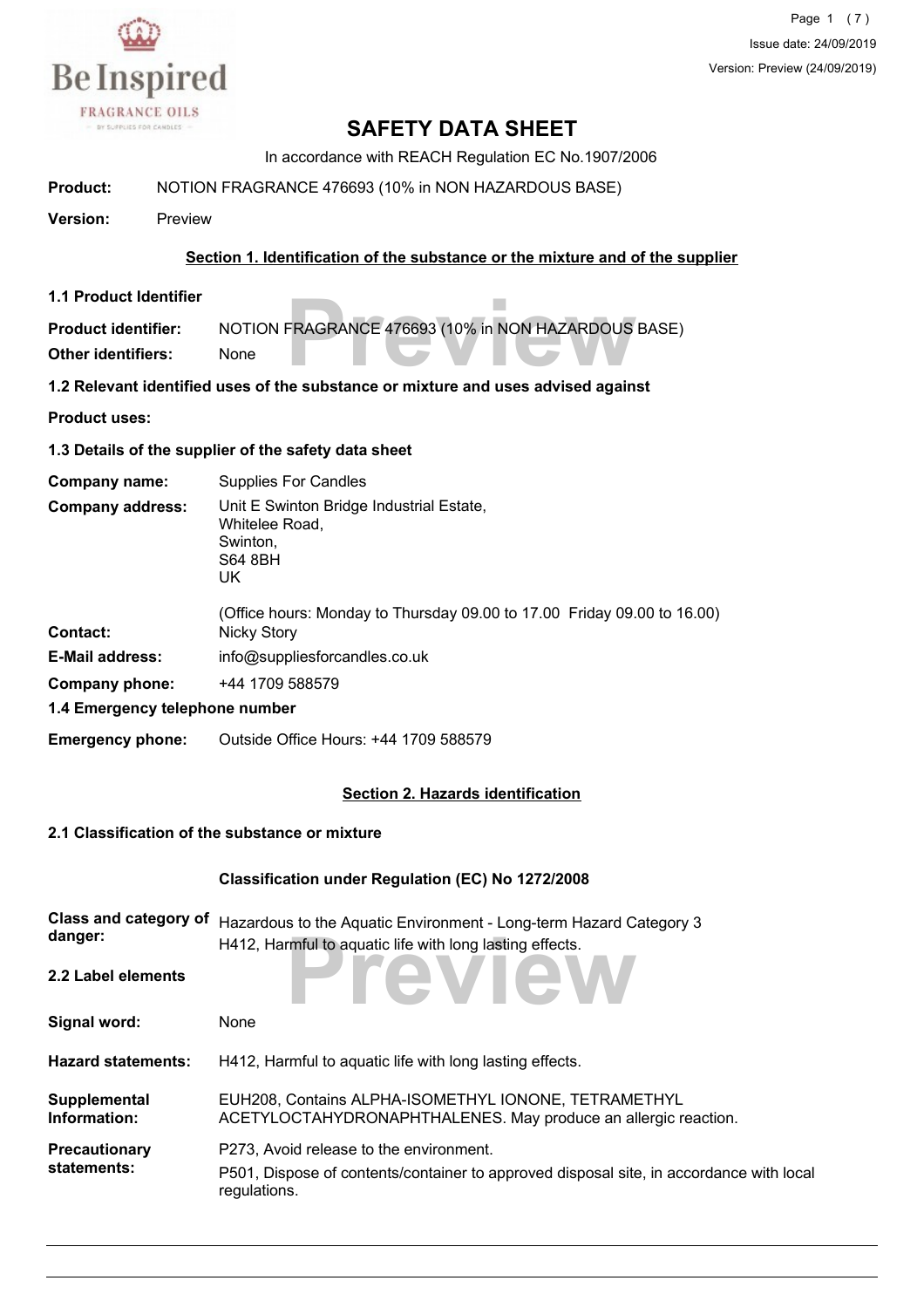

Page 2 (7) Issue date: 24/09/2019 Version: Preview (24/09/2019)

# **SAFETY DATA SHEET**

In accordance with REACH Regulation EC No.1907/2006

**Product:** NOTION FRAGRANCE 476693 (10% in NON HAZARDOUS BASE)

**Version:** Preview

**Pictograms:** None

**Other hazards:** Hydrocarbon Concentration %: 0.013%

# **Preview Concentration %:** 0.013%<br> **Preview Composition / information on ingredients**

#### **3.2 Mixtures**

#### **Contains:**

| <b>Name</b>                                                                | <b>CAS</b>                | EC                                                  | <b>REACH Registration</b><br>No. | $\frac{9}{6}$ | <b>Classification for</b><br>(CLP) 1272/2008  |
|----------------------------------------------------------------------------|---------------------------|-----------------------------------------------------|----------------------------------|---------------|-----------------------------------------------|
| <b>IIONONE</b>                                                             | 179-77-6                  | 201-224-3                                           |                                  | 1-<5%         | EH C2:H411 .-                                 |
| <b>ITETRAMETHYL</b><br>IACETYLOCTAHYDRON68155-66-8.<br><b>IAPHTHALENES</b> | 54464-57-2.<br>68155-67-9 | 259-174-3.<br>268-978-3.<br>268-979-9.<br>915-730-3 | 01-2119489989-04-xxxx            | $0.1 - 1\%$   | <b>SCI 2-SS 1B-EH C1:</b><br>H315-H317-H410.- |
| <b>JALPHA-ISOMETHYL</b><br><b>IIONONE</b>                                  | 127-51-5                  | 204-846-3                                           |                                  | $0.1 - 1\%$   | <b>ISS 1B-EH C2:H317-</b><br>H411.-           |

#### **Substances with Community workplace exposure limits:**

| <b>Name</b>               | <b>CAS</b> | EC        | $\mathbf{o}$<br>70 |
|---------------------------|------------|-----------|--------------------|
| <b>IDIETHYL PHTHALATE</b> | 84-66-2    | 201-550-6 | $0.1 - 1\%$        |

**Substances that are persistent, bioaccumulative and toxic or very persistent and very bioaccumulative, greater than 0.1%:**

Not Applicable

#### **Section 4. First-aid measures**

#### **4.1 Description of first aid measures**

rediately with water for at least 15 minutes. Contact<br>contaminated clothes. Wash thoroughly with soap a<br>ersists.<br>uth with water and obtain medical attention. **Inhalation:** Remove from exposure site to fresh air, keep at rest, and obtain medical attention. **Eye exposure:** Flush immediately with water for at least 15 minutes. Contact physician if symptoms persist. Remove contaminated clothes. Wash thoroughly with soap and water. Contact physician if irritation persists. **Skin exposure: Ingestion:** Rinse mouth with water and obtain medical attention.

#### **4.2 Most important symptoms and effects, both acute and delayed**

None expected, see Section 4.1 for further information.

#### **4.3 Indication of any immediate medical attention and special treatment needed**

None expected, see Section 4.1 for further information.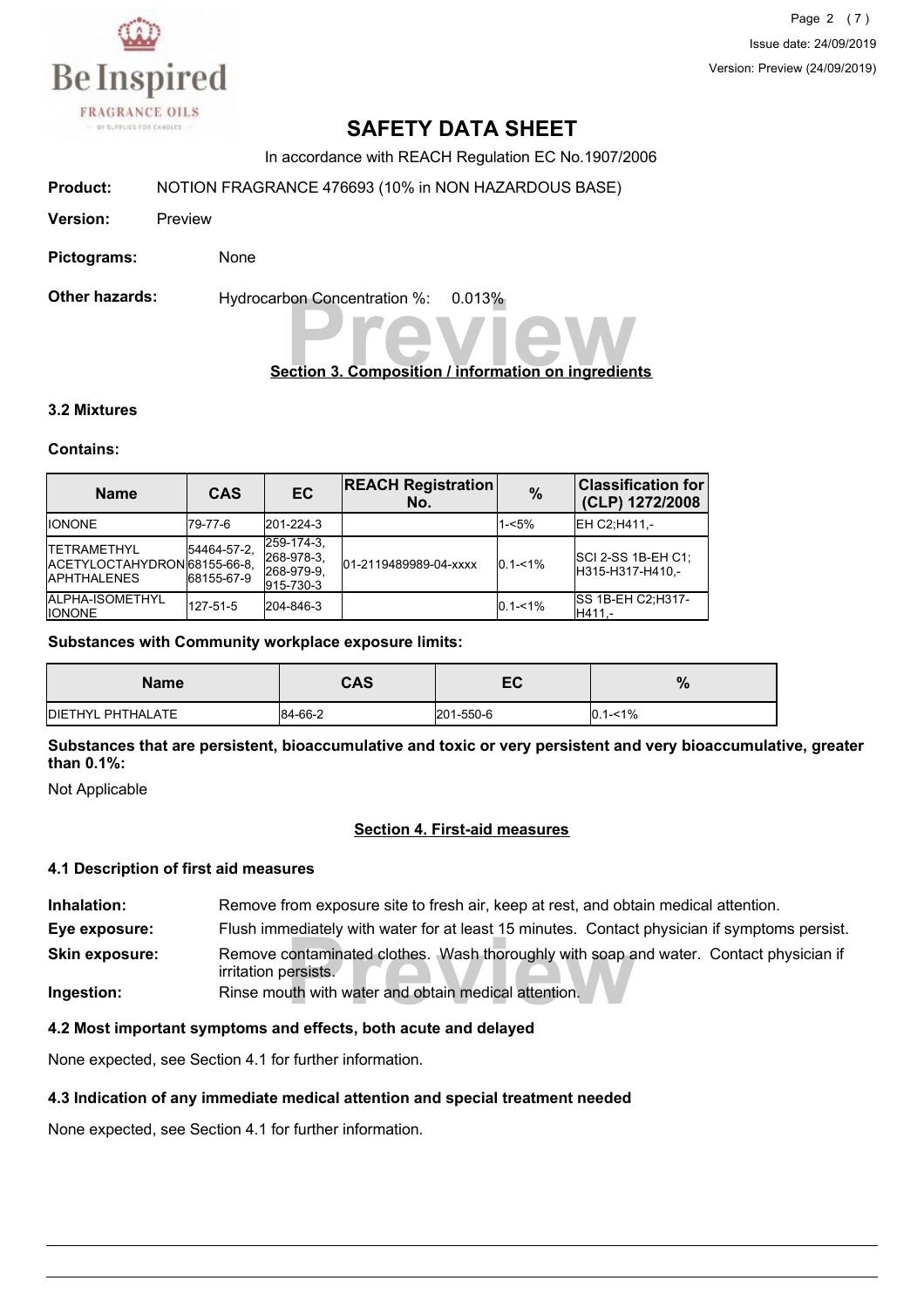

Page 3 (7) Issue date: 24/09/2019 Version: Preview (24/09/2019)

# **SAFETY DATA SHEET**

In accordance with REACH Regulation EC No.1907/2006

**Product:** NOTION FRAGRANCE 476693 (10% in NON HAZARDOUS BASE)

**Version:** Preview

#### **SECTION 5: Firefighting measures**

#### **5.1 Extinguishing media**

Suitable media: Carbon dioxide, Dry chemical, Foam.

# provide, Dry chemical, Foam.<br>**The substance or mixture 5.2 Special hazards arising from the substance or mixture**

In case of fire, may be liberated: Carbon monoxide, Unidentified organic compounds.

#### **5.3 Advice for fire fighters:**

In case of insufficient ventilation, wear suitable respiratory equipment.

#### **Section 6. Accidental release measures**

#### **6.1 Personal precautions, protective equipment and emergency procedures:**

Avoid inhalation. Avoid contact with skin and eyes. See protective measures under Section 7 and 8.

#### **6.2 Environmental precautions:**

Keep away from drains, surface and ground water, and soil.

#### **6.3 Methods and material for containment and cleaning up:**

Remove ignition sources. Provide adequate ventilation. Avoid excessive inhalation of vapours. Contain spillage immediately by use of sand or inert powder. Dispose of according to local regulations.

#### **6.4 Reference to other sections:**

Also refer to sections 8 and 13.

#### **Section 7. Handling and storage**

#### **7.1 Precautions for safe handling:**

**Prequired.** Use in accordance with good manufacturing and industrial hygiene practices. Use in areas with adequate ventilation Do not eat, drink or smoke when using this product.<br>**7.2 Conditions for safe storage, includin** Keep away from heat, sparks, open flames and hot surfaces. - No smoking. Use personal protective equipment as ventilation Do not eat, drink or smoke when using this product.

#### **7.2 Conditions for safe storage, including any incompatibilities:**

Store in a well-ventilated place. Keep container tightly closed. Keep cool. Ground/bond container and receiving equipment. Use explosion-proof electrical, ventilating and lighting equipment. Use only non-sparking tools. Take precautionary measures against static discharge.

#### **7.3 Specific end use(s):**

Fragrances: Use in accordance with good manufacturing and industrial hygiene practices.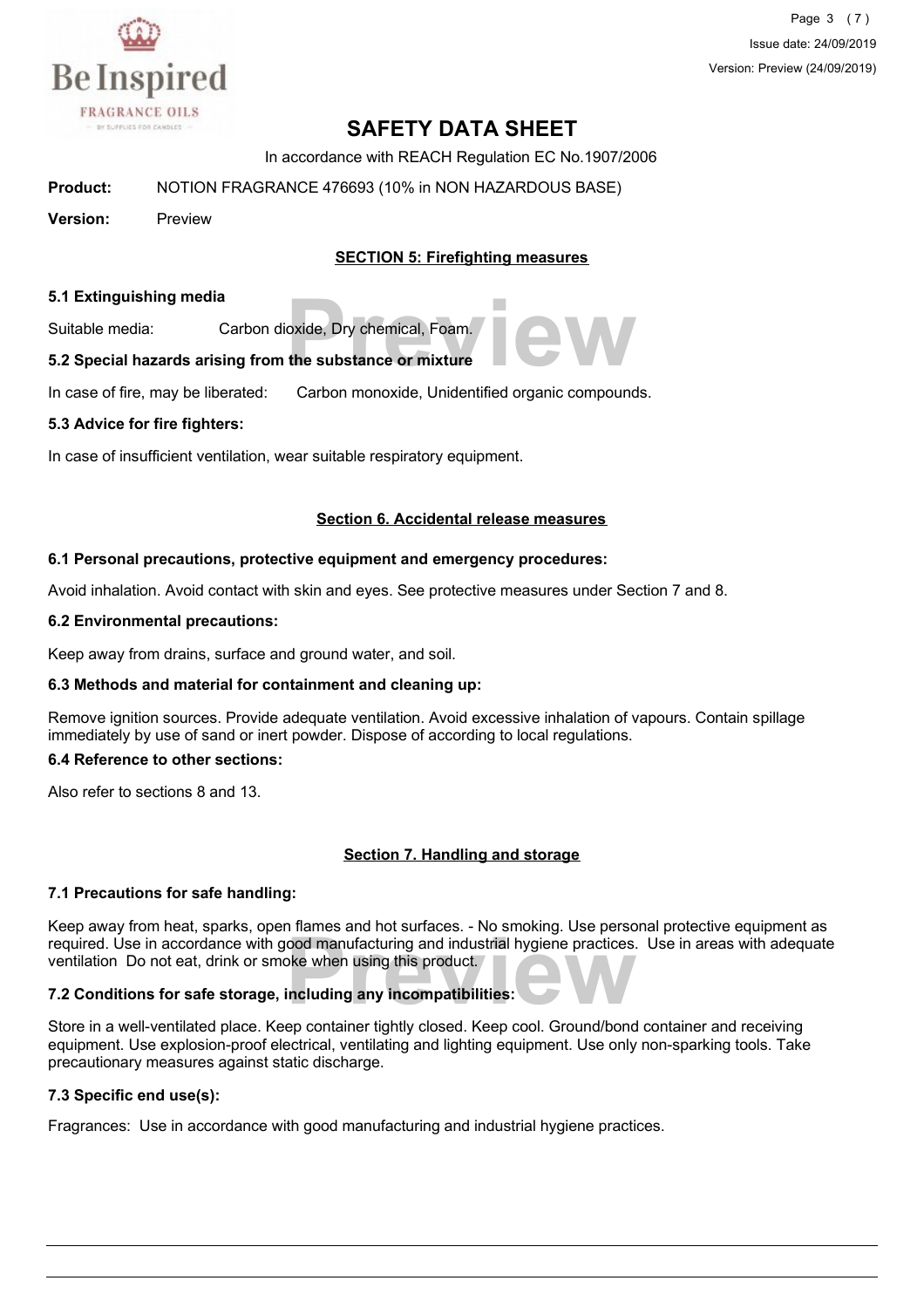

Page 4 (7) Issue date: 24/09/2019 Version: Preview (24/09/2019)

## **SAFETY DATA SHEET**

In accordance with REACH Regulation EC No.1907/2006

**Product:** NOTION FRAGRANCE 476693 (10% in NON HAZARDOUS BASE)

**Version:** Preview

#### **Section 8. Exposure controls/personal protection**

**Preview**

#### **8.1 Control parameters**

Workplace exposure limits:

| Ingredient               | <b>CAS</b>           | EC                                                   | <b>Description</b>                                  | <b>Value</b> |
|--------------------------|----------------------|------------------------------------------------------|-----------------------------------------------------|--------------|
| <b>DIETHYL PHTHALATE</b> | 201-550-6<br>84-66-2 |                                                      | Long-term exposure limit (8-hour<br>$ TWA $ (mg/m3) | 5            |
|                          |                      | Short-term exposure limit (15-<br>$ minute)$ (mg/m3) | 10                                                  |              |

#### **8.2 Exposure Controls**

#### **Eye / Skin Protection**

Wear protective gloves/eye protection/face protection

#### **Respiratory Protection**

Ensure adequate and ongoing ventilation is maintained in order to prevent build up of excessive vapour and to ensure occupational exposure limits are adhered to. If appropriate, and depending on your patterns and volumes of use, the following engineering controls may be required as additional protective measures: a) Isolate mixing rooms and other areas where this material is used or openly handled. Maintain these areas under negative air pressure relative to the rest of the plant. b) Employ the use of Personal protective equipment - an approved, properly fitted respirator with organic vapour cartridges or canisters and particulate filters. c) Use local exhaust ventilation around open tanks and other open sources of potential exposures in order to avoid excessive inhalation, including places where this material is openly weighed or measured. In addition, use general dilution ventilation of the work area to eliminate or reduce possible worker exposures. d) Use closed systems for transferring and processing this material.

Also refer to Sections 2 and 7.

#### **Section 9. Physical and chemical properties**

#### **9.1 Information on basic physical and chemical properties**

| Appearance:                                   | Not determined                               |
|-----------------------------------------------|----------------------------------------------|
| Odour:                                        | Not determined                               |
| Odour threshold:                              | Not determined                               |
| pH:                                           | Not determined                               |
| Melting point / freezing point:               | Not determined                               |
| Initial boiling point / range:                | Not determined                               |
| <b>Flash point:</b>                           | Not determined                               |
| <b>Evaporation rate:</b>                      | Not determined                               |
| Flammability (solid, gas):                    | Not determined                               |
| Upper/lower flammability or explosive limits: | Product does not present an explosion hazard |
| Vapour pressure:                              | Not determined                               |
| Vapour density:                               | Not determined                               |
| <b>Relative density:</b>                      | Not determined                               |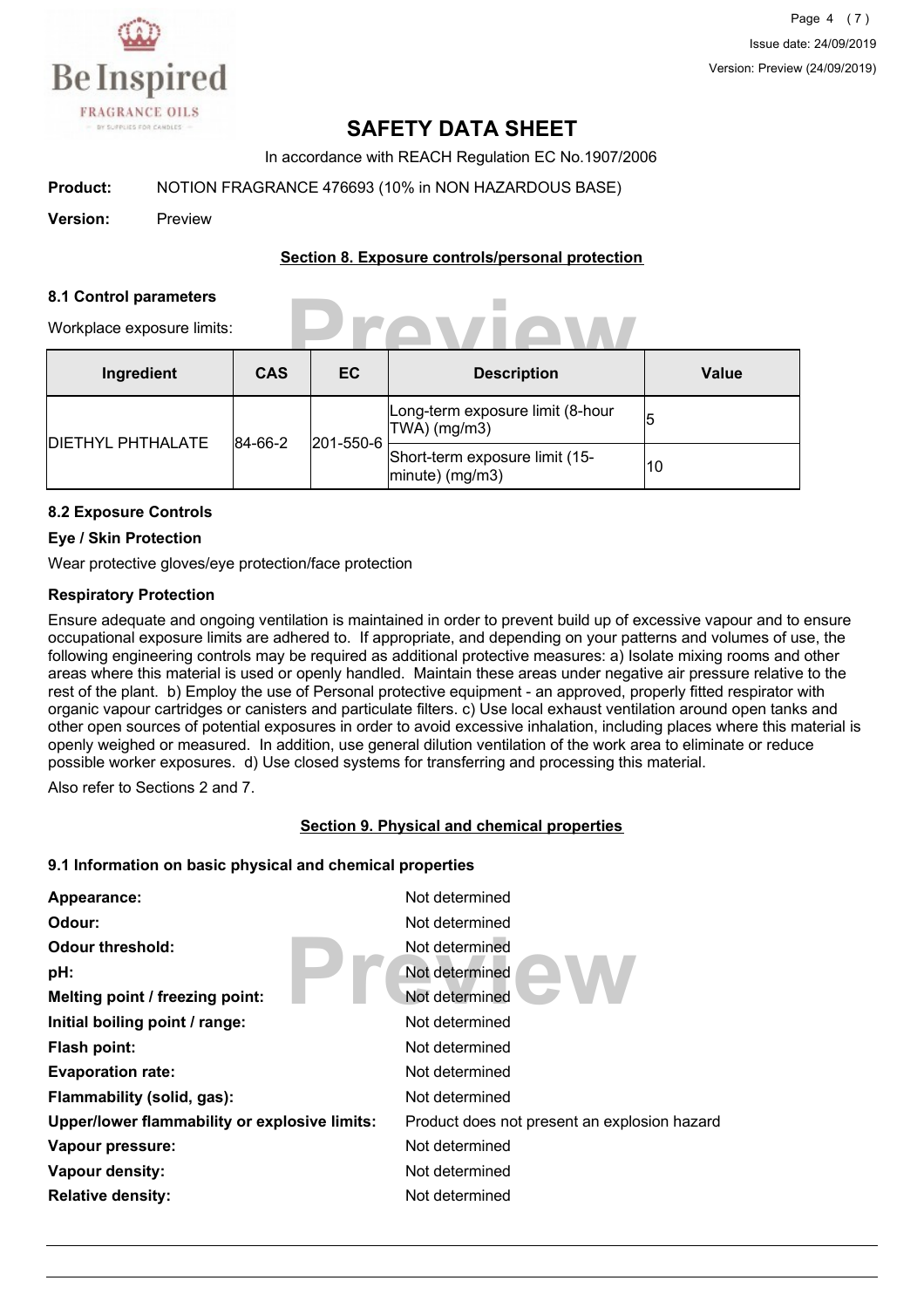

Page 5 (7) Issue date: 24/09/2019 Version: Preview (24/09/2019)

# **SAFETY DATA SHEET**

In accordance with REACH Regulation EC No.1907/2006

#### **Product:** NOTION FRAGRANCE 476693 (10% in NON HAZARDOUS BASE)

**Version:** Preview

Not determined<br>
Not determined<br>
Not determined<br>
Not expected **Solubility(ies):** Not determined **Partition coefficient: n-octanol/water:** Not determined Auto-ignition temperature: Not determined **Decomposition temperature:** Not determined **Viscosity:** Not determined **Explosive properties:** Not expected **Oxidising properties:** Not expected **9.2 Other information:** None available

#### **Section 10. Stability and reactivity**

#### **10.1 Reactivity:**

Presents no significant reactivity hazard, by itself or in contact with water.

#### **10.2 Chemical stability:**

Good stability under normal storage conditions.

#### **10.3 Possibility of hazardous reactions:**

Not expected under normal conditions of use.

#### **10.4 Conditions to avoid:**

Avoid extreme heat.

#### **10.5 Incompatible materials:**

Avoid contact with strong acids, alkalis or oxidising agents.

#### **10.6 Hazardous decomposition products:**

Not expected.

#### **Section 11. Toxicological information**

#### **11.1 Information on toxicological effects**

s a whole for health effects. The health effects have<br>C) No 1272/2008 (CLP).<br>teria for classification for health hazards under Regu This mixture has not been tested as a whole for health effects. The health effects have been calculated using the methods outlined in Regulation (EC) No 1272/2008 (CLP). This material does not meet the criteria for classification for health hazards under Regulation (EC) No 1272/2008.

| <b>Acute Toxicity:</b>                    | Based on available data the classification criteria are not met. |
|-------------------------------------------|------------------------------------------------------------------|
| <b>Acute Toxicity Oral</b>                | Not Applicable                                                   |
| <b>Acute Toxicity Dermal</b>              | Not Applicable                                                   |
| <b>Acute Toxicity Inhalation</b>          | Not Available                                                    |
| <b>Skin corrosion/irritation:</b>         | Based on available data the classification criteria are not met. |
| Serious eye damage/irritation:            | Based on available data the classification criteria are not met. |
| <b>Respiratory or skin sensitisation:</b> | Based on available data the classification criteria are not met. |
| Germ cell mutagenicity:                   | Based on available data the classification criteria are not met. |
| Carcinogenicity:                          | Based on available data the classification criteria are not met. |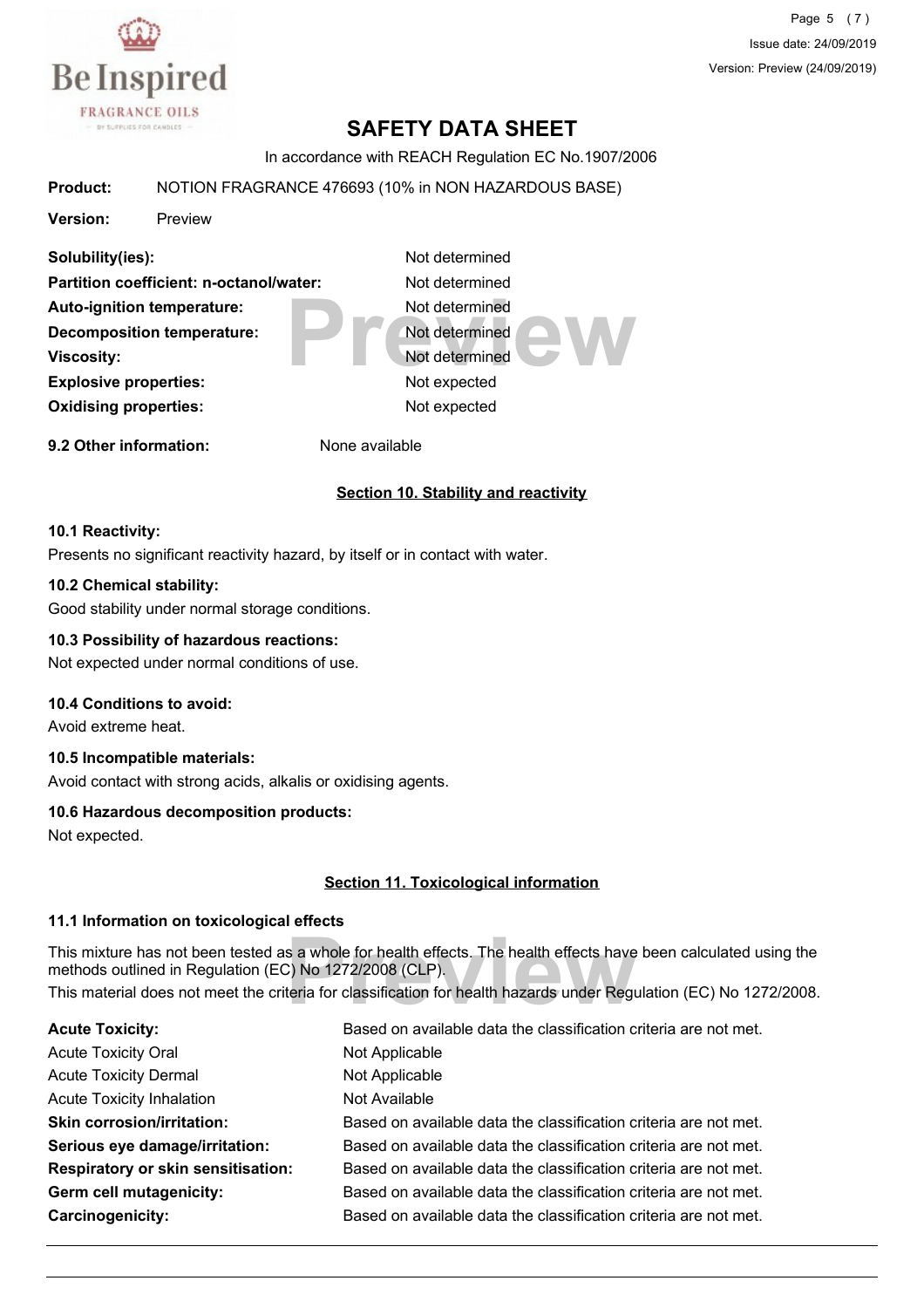

Page 6 (7) Issue date: 24/09/2019 Version: Preview (24/09/2019)

# **SAFETY DATA SHEET**

In accordance with REACH Regulation EC No.1907/2006

**Product:** NOTION FRAGRANCE 476693 (10% in NON HAZARDOUS BASE)

**Version:** Preview

Based on available data the classification c<br>Based on available data the classification c<br>**Predients in the mixture Reproductive toxicity:** Based on available data the classification criteria are not met. **STOT-single exposure:** Based on available data the classification criteria are not met. **STOT-repeated exposure:** Based on available data the classification criteria are not met. **Aspiration hazard:** Based on available data the classification criteria are not met.

#### **Information about hazardous ingredients in the mixture**

Not Applicable

Refer to Sections 2 and 3 for additional information.

#### **Section 12. Ecological information**

#### **12.1 Toxicity:**

| Harmful to aquatic life with long lasting effects.                       |               |  |
|--------------------------------------------------------------------------|---------------|--|
| 12.2 Persistence and degradability:                                      | Not available |  |
| 12.3 Bioaccumulative potential:                                          | Not available |  |
| 12.4 Mobility in soil:                                                   | Not available |  |
| 12.5 Results of PBT and vPvB assessment:                                 |               |  |
| This substance does not meet the PBT/vPvB criteria of REACH, annex XIII. |               |  |
| 12.6 Other adverse effects:                                              | Not available |  |

#### **Section 13. Disposal considerations**

#### **13.1 Waste treatment methods:**

Dispose of in accordance with local regulations. Avoid disposing into drainage systems and into the environment. Empty containers should be taken to an approved waste handling site for recycling or disposal.

#### **Section 14. Transport information**

| 14.1 UN number:                    | Not classified                                                                |
|------------------------------------|-------------------------------------------------------------------------------|
| 14.2 UN Proper Shipping Name:      | -                                                                             |
| 14.3 Transport hazard class(es):   | Not classified                                                                |
| <b>Sub Risk:</b>                   | Not classified                                                                |
| 14.4. Packing Group:               | Not classified                                                                |
| <b>14.5 Environmental hazards:</b> | Not environmentally hazardous for transport                                   |
| 14.6 Special precautions for user: | None additional                                                               |
|                                    | 14.7 Transport in bulk according to Annex II of MARPOL73/78 and the IBC Code: |
| Not classified                     |                                                                               |
|                                    |                                                                               |

**Section 15. Regulatory information**

**15.1 Safety, health and environmental regulations/legislation specific for the substance or mixture** None additional